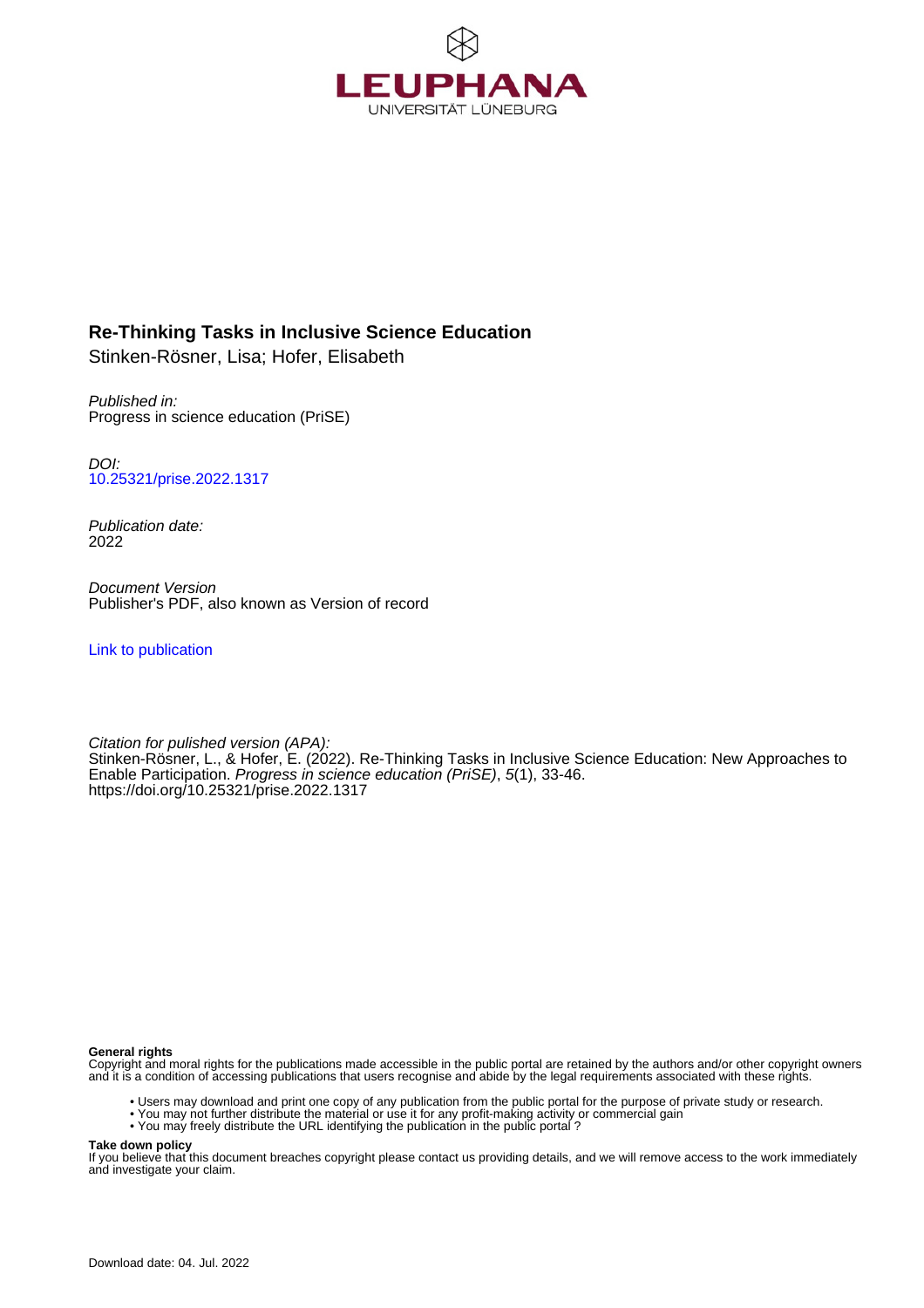# **Special Issue** Tasks in Science Education

# Research-Based Report of Practice **Re-Thinking Tasks in Inclusive Science Education – New Approaches to Enable Participation**

Lisa Stinken-Rösner<sup>1</sup>, Elisabeth Hofer<sup>1</sup>

Received: June 2021 / Accepted: August 2021

# **Structured Abstract**

**Background:** Tasks constitute a crucial element of learning environments as they prompt students to engage with the learning content. Among others, *doing science*, particularly conducting experiments, includes very specific task formats and activities which focus strongly on writing, reading, mathematical, and fine-motoric skills. In order to enable all students to participate in science education, these task formats need to be re-designed, since they present barriers for many learners or even exclude some completely (Stinken-Rösner & Abels, 2021).

**Purpose:** The purpose of this paper is to demonstrate different approaches to design 'inclusive' tasks that allow all students to participate in investigating the 'Flaschentuten' phenomenon. Acoustics is an essential part of physics education, which is not only challenging for hearing-impaired students. Due to its complexity and high level of abstraction, acoustics is a barrier-loaden topic for many learners. We show how students can engage with the same context on different levels of abstraction, depending on their individual previous experiences and needs and how various scaffolding offers can support individual and mutual learning.

**Sample/Setting:** The 'Flaschentuten' context is used in the course of an introductory seminar on inquiry-based learning. Over the last three years, more than 100 pre-service teachers investigated the 'Flaschentuten' phenomenon. None of the participants were enrolled in physics study programs at university level. Some already had experience with the context, but none was able to explain the phenomenon scientifically.

**Design and Methods:** In order to enable participation for all learners, typical tasks connected to *doing science* were redesigned following the *Framework for Inclusive Science Education* (Brauns & Abels, 2021). We chose the context "Flaschentuten", since learners can engage practically with this phenomenon even with no to little knowledge about the underlying scientific content. Additionally, various scaffolding offers (e.g., material, linguistic, cognitive, and communicational) as well as different types of digital media were implemented. Following the design-based research approach, the learning environment was continuously further developed and tasks re-designed in accordance to our observations (and to allow distance learning during COVID-19).

**Results:** The observations on how learners engage with the context 'Flaschentuten' and the inclusively designed tasks are based on three years of experiences. The context 'Flaschentuten' proved to foster students' situational interest. Typically occurring research questions relate to the characteristics of the bottle, the filling level, the filling material and to the way the bottle is 'played'. The complexity of the corresponding experimental setup and the acquisition of measurements varied depending on students' previous experiences, knowledge and skills. Also, students made use of the re-designed tasks which allowed for new approaches. In particular, the digital media offers (measurement app and digital documentation in form of audios/pictures/videos) were very popular among learners.

**Conclusions:** In conclusion, the experiences made with the context 'Flaschentuten' show that re-thinking tasks from the perspective of inclusive science education can result in learning environments that enable participation for all learners. Applying frameworks, such as the *Framework for Inclusive Science Education* (Brauns & Abels, 2021), can help teachers to identify potential barriers of contexts, tasks and materials as well as to provide alternative approaches that are compatible with the requirements of inclusive science education.

**Keywords:** *Inclusion, Inclusive Science Education, Participation, Task Design, Digital Media.*



<sup>1</sup>Science Education, Institute of Sustainable Chemistry, Faculty of Sustainability, Leuphana University Lüneburg, Germany  $\boxtimes$  lisa.stinken-roesner@leuphana.de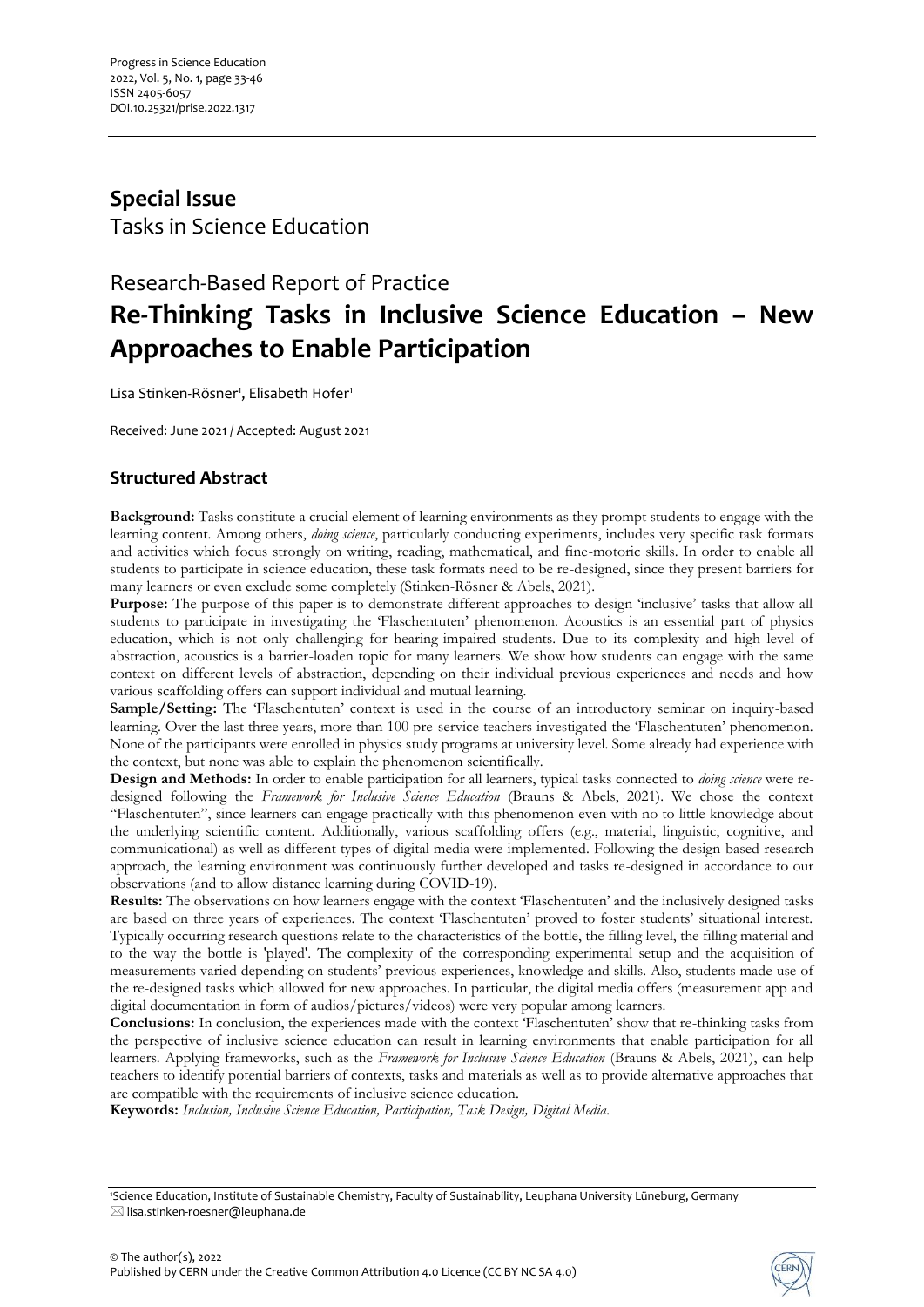### **1 Introduction**

Tasks constitute a crucial element of learning environments as they prompt students to engage with the learning content and transfer their knowledge and skills to new contexts (Reusser, 2013; Stäudel, 2003; Thonhauser, 2008). In many cases, tasks are set in written form, include text-intensive material, such as textbooks or worksheets, and students are asked to give their solutions in written form as well. This uniform orientation is problematic not only from a didactic point of view, but especially from the perspective of inclusive pedagogy. When focusing strongly on reading and writing skills, not all students are able to participate in these learning opportunities – some of them are excluded completely (Wellington & Osborne, 2009). Therefore, new approaches and task formats that go beyond typical 'paperpencil-worksheets' need to be developed.

Also, contemporary science education is not limited to *learning scientific content*, but aims at fostering students to *reason about scientific issues*, to *do science*, as well as to *learn about science* (Hodson, 2014; Stinken-Rösner et al., 2020) For this reason, conducting experiments, applying scientific methods, and developing (practical) scientific skills play an important role in today's science classrooms. Many of these activities are cognitively demanding and rely on sensory perceptions as well as on elaborated fine-motoric skills. It is up to the teachers to arrange learning environments and tasks, which foster students' individual learning in a way that enables participation for all students.

## **2 Theoretical Background**

Already in 1948, the *Universal Declaration of Human Rights* (UDHR) declared that "everyone has the right to education" (art. 26). When the *Convention on the Rights of Persons with Disabilities* was enacted about 60 years later, in 2006, inclusive education has come under public discussion (UNESCO, 2005). The UNESCO defined inclusion as "[…] a process of addressing and responding to the diversity of needs of all learners through increasing participation in learning, cultures and communities, and reducing exclusion within and from education" (2005, p. 13). With this definition, the UNESCO does not only refer to the inclusion of special needs students, but addresses all dimensions of students' diversity (e.g., gender, ethnicity, culture, religion, socio-economic background, age etc.) (cf. Ainscow, 2007; Werning, 2014). In order to comply with the requirements of increasing participation, the UNESCO (2005) states that inclusion in education "[…] involves changes and modifications in content, approaches, structures and strategies […]" (p. 13). Following this request, we make an attempt to re-think tasks so that they meet the requirements for inclusive science education. Before doing so, we state what *inclusive science education* is characterized by. Later in the article, we present tasks developed around the context 'Flaschentuten' and discuss how far this context and the developed tasks can meet the requirements of inclusive science education.

#### **2.1 Inclusive Science Education**

At this time, there is a broad consensus about the main goal of science education: *scientific literacy* for all learners (Bybee, 1997; National Research Council, 1996; OECD, 2019). To achieve this goal, science education needs to address the concept of *scientific literacy* (OECD, 2019; Roberts & Bybee, 2014) whilst (at the same time) taking into account the needs of all students so that they are able "[…] to participate in individualized and collaborative subject-specific teaching-learning processes […]" (Walkowiak et al., 2018, p. 270). Stinken-Rösner et al. (2020) consider these two demands by combining the perspective of inclusive pedagogy with the perspective of science education. By *inclusive science education* they understand the interplay between these two perspectives. In this view, inclusive science education is characterized by central aspects of both, the inclusive and the scientific perspective. Connecting these central aspects represents the idea of *scientific literacy for all learners* (Fig. 1, green hubs).



**Fig. 1.** Inclusive science education as an interplay of inclusive pedagogy and science education, representing the idea of *scientific literacy for all learners* (Stinken-Rösner et al., 2020, p. 37)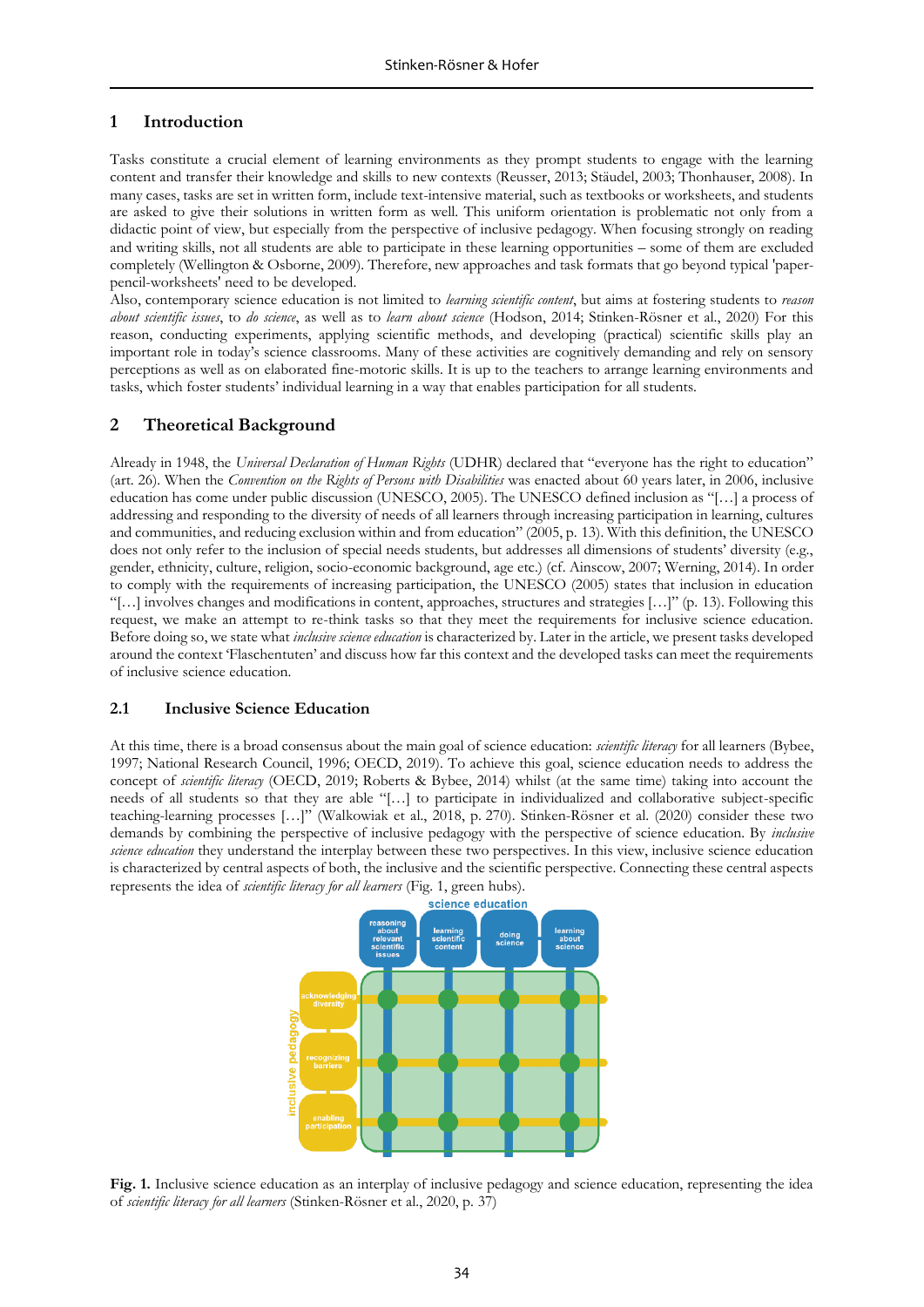In the scheme developed by Stinken-Rösner et al. (2020), the perspective of science education is characterized by four central aspects (blue in Fig. 1):

- *reasoning about scientific issues,*
- *learning scientific content,*
- *doing science,*
- *learning about science*.

These aspects represent the four major learning goals in science education (Hodson, 2014) and incorporate the concept of *scientific literacy* (OECD, 2019; Roberts & Bybee, 2014). The inclusive perspective comprises three central aspects (yellow in Fig. 1):

- *acknowledging diversity,*
- *recognizing barriers,*
- *enabling participation*.

These three aspects can be seen as a triad when moving towards inclusive education (cf. Booth & Ainscow, 2016). In order to provide learning environments that enable learning for all, the diversity of the learning group needs to be acknowledged in a first step. This means to respect all learners with their unique personality and learning conditions, considering their individual potentials as an enrichment for the learning group (Booth & Ainscow, 2016; Mastropieri & Scruggs, 2014; UNESCO, 2005).

To ensure that learning opportunities are designed in a way that does not exclude any students, it is crucial to recognize potential barriers and obstacles that may arise from the interplay of the learners with the learning environment (Price et al., 2012; Scruggs & Mastropieri, 2007). These barriers are not limited to the physical component, but also include cognitive, affective, language and socio-cultural aspects (Stinken-Rösner & Abels, 2021; Stinken-Rösner et al., 2020). Only if teachers are aware of these barriers and obstacles are they able to minimize them, what constitutes a prerequisite for participation.

Including all learners in education is a human right (UNESCO, 2005) that is not fulfilled by only refraining from external differentiation. Realizing inclusive education means to enable active participation in joint learning opportunities for all learners (Booth, 2003; Booth & Ainscow, 2016). To enable this, differentiated and individualized learning opportunities that differ in learning goals, contexts and methods are required (Stinken-Rösner et al., 2020). The matching of a learner's individual learning conditions and the learning environment essentially determines whether a learner is able to participate or not. In this regard, participation should be enabled by changing the learning environment rather than the learner (Meyer et al., 2013; Price et al, 2017).

#### **2.2 Tasks in Inclusive Science Education**

Tasks are central elements of teaching-learning processes as they prompt learners to engage with the learning content and transfer their knowledge and skills to new contexts (Reusser, 2013; Stäudel, 2003; Thonhauser, 2008). Commonly, tasks are constituted of two parts: the setting of the task and the work order. The setting frames the task, presents the context and provides the necessary materials. The work order (instruction) describes – more or less detailed – what the students are asked to do (Leisen, 2006). Tasks always comprise any kind of call to action that prompts students to interact with the object of learning by performing certain activities (Bruder, 2000; Jatzwauk et al., 2008; Leisen, 2006; Parchmann & Bernholt, 2016; Tepner, 2008). In this way, students' role is changed, from passive consumers (as it is usual in teacher-centered approaches) to active players. As a result, tasks have the potential to manifest students' level of learning as they make apparent how students cope with the requirements set in the task and to what extent they are able to work on the task independently.

Depending on the focused learning goal (*reasoning about scientific issues*, *learning scientific content*, *doing science* or *learning about science*; section 2.1), students are asked to perform specific activities that require conceptual, procedural, epistemic and/or social knowledge and skills (Furtak et al., 2012). Being not able to fulfill a task does not necessarily mean that students do not possess the required knowledge and skills, it might also indicate that they cannot follow the instructions or are excluded from learning because of barriers contained in or emerging from the task.

*Doing science*, particularly conducting experiments, has a major role in science education. Real-world experiments are carried out in up to every second physics and chemistry and every tenth biology lesson (Stinken-Rösner, 2020). Due to their strong presence in science education, it is of major relevance to explore how tasks connected to *doing science* can contribute to creating inclusive learning opportunities.

For this purpose, we review tasks – in particular those connected to *doing science* (Fig. 2) – for both conducive and hindering factors by addressing the three central aspects of inclusive pedagogy (section 2.1) one after another in the following section.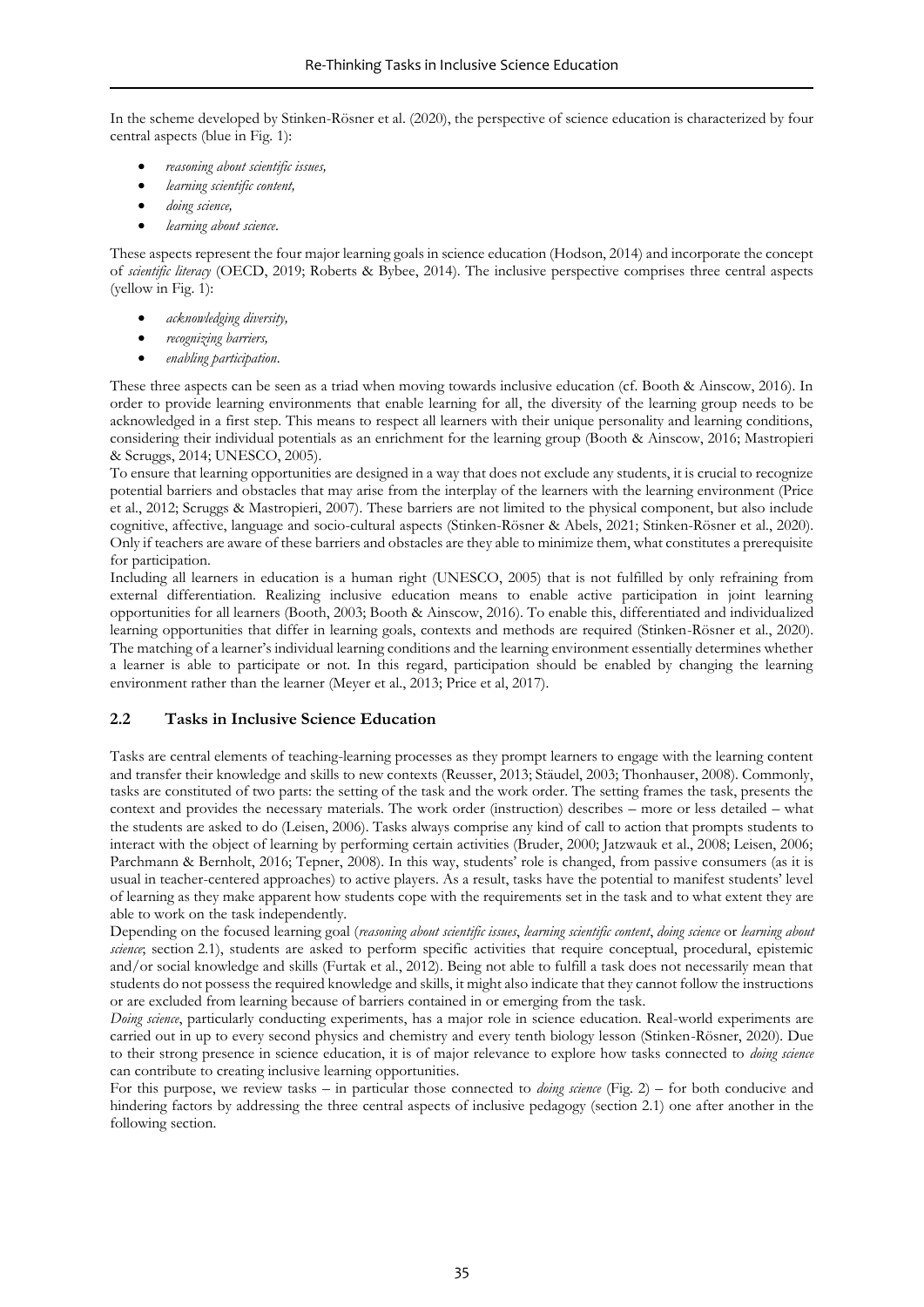

**Fig. 2.** The seven phases of inquiry when *doing science*: formulation of research question, generation of hypotheses, experimental design, conduction of the experiment, documentation, analysis and interpretation of the results (Nawrath et al., 2011).

## **2.2.1 Acknowledging Diversity**

Depending on type and nature, tasks have the potential to address students' diversity by providing a basis for differentiated or even individualized learning environments (Dumont, 2019). In the aforementioned meaning of inclusive science education, *acknowledging diversity* means to respect students in their individuality, what implies to provide tasks that allow for diverse ways of engagement and learning. Especially so called *Lernaufgaben* can allow students to pursue their individual learning pathways and work at their own pace (Bönsch, 2012; Leisen, 2006; Reusser, 2013; Rieck, 2011). According to Florian and Spratt (2013), tasks should foster cooperative activities in which all students can introduce their individual resources and benefit from each other.

Due to its action-orientation as well as opportunities for differentiation and collaboration, *doing science* offers various approaches for all learners: from guided inquiry, where students follow given experimental instructions to reproduce results, to open inquiry of individual research questions (Blanchard et al., 2010; Hofer & Puddu, 2020). Also, materials can vary from everyday materials to professional lab equipment, depending on the previous experiences and finemotoric skills of the students.

Designing tasks (not only) for *doing science*, teachers should consider students' individual potentials instead of their deficits (Abels, 2019).

## **2.2.2 Recognizing Barriers**

Looking at a task, barriers can emerge from both, the task itself (setting and work order) and the interaction of students with this task.

The following are some of the aspects that can be affected by barriers:

• **Context**: *What is the task about?*

By context, we mean the integration of subject content in relation to everyday life. This can be realized by the description of (natural) phenomena, situations, experiences etc. or by the formulation of questions or problems (van Vorst et al., 2015).

- **Activities**: *What has to be done in the task?* Are the activities defined and/or predetermined within the work order or have the activities been selected by the students? Are the activities described in the form of direct instruction or is the task formulated in a rather open way?
- **Accessibility**: *In what form is the task accessible to the students?* Are work order and material provided in oral, written, visual, aural, audiovisual or haptic form? Are the former accessible analogously or digitally?
- **Conditions**: *How has the task to be fulfilled?* Do students need to master the task individually or is it allowed to work with a partner or in a group? Is supportive material provided or do students need to work on the task without help?
- **Documentation**: *How has the task to be documented?* Is there any form of documentation required? Are there any guidelines students need to follow? Is the process of documentation pre-structured by materials such as worksheets, tables, templates etc.?

Regarding these aspects, there might arise cognitive, affective, language, social and cultural as well as physical barriers (Stinken-Rösner et al., 2020).

*Cognitive barriers* can be elicited by a context itself (especially for contexts referring to abstract or complex scientific concepts) or by alternative conceptions students hold about this context (Driver, 1989; Gropengießer & Marohn, 2018). Moreover, cognitively demanding forms of instruction (comprehensive, unstructured tasks) or complex activities can represent obstacles for learning.

Typical activities prevalent in tasks connected to *doing science* are e.g., formulating research questions and hypotheses, generating sketches or tables, analyzing and interpreting data as well as presenting findings graphically, verbally or in written form. All of these tasks strongly rely on reading, writing, drawing and mathematical skills, the consequence being that not all students are able to participate in these learning opportunities – some of them may be excluded completely.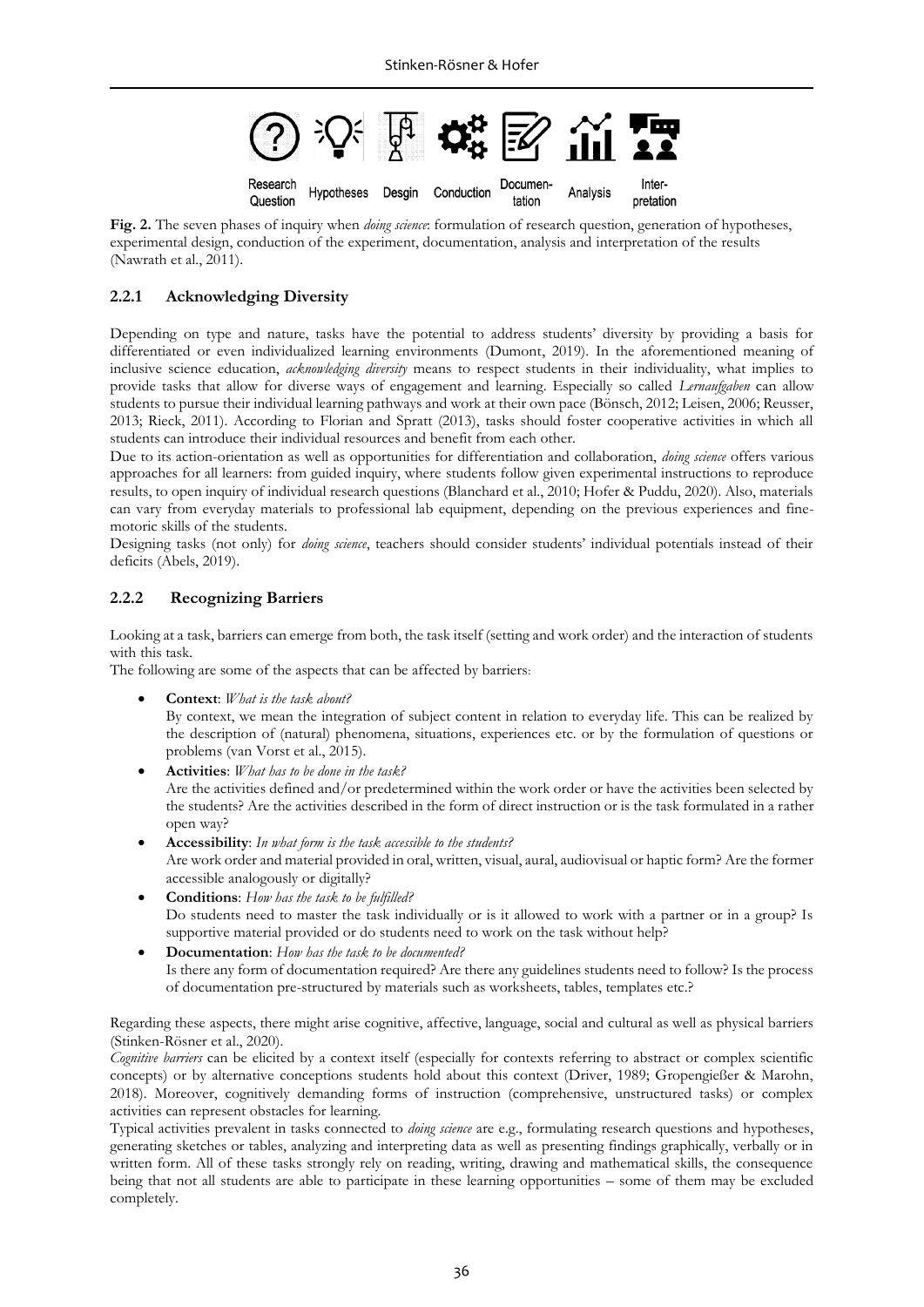According to Vygotsky (1978), tasks are most effective when they are located in students' *zone of proximal development*. This zone comprises tasks that students are able to fulfill when making use of supportive measures. In this way, students are prevented from both cognitive overload and cognitive underload. Cognitive over- and underload can also be the reason for lacking motivation – an *affective barrier* to learning (Deci & Ryan, 2008). Interest is another component that crucially influences students' learning. When choosing contexts for tasks, teachers should be aware that students' interest is strongly dependent on their cultural and socio-economic background, their age and gender (*general interest*; Jansen et al., 2016) as well as the way the context is framed (*situational interest*; Habig et al., 2018; van Vorst et al., 2015). Especially contexts that are strongly connected to scientific concepts and are considered being irrelevant or remote from everyday life may be barrier-loaden. Creating tasks connected to interdisciplinary contexts or providing possibilities to choose can help to address students' diverse interests and backgrounds, thus avoiding *affective barriers* as well as *social and cultural barriers* (Hartinger, 2006; Krapp & Prenzel, 2011; Kuhn & Müller, 2014).

Associated with students' diverse backgrounds – but by no means limited to – *language barriers* can make it significantly more difficult for students to work on tasks. Particularly, tasks connected to *doing science* require comprehensive reading and writing skills. Experimental instructions are mostly given in written form and use complex formulations (e.g., passive and impersonal) and scientific terms. Beyond that, students are asked to create a written documentation of the task in most cases: writing down their research questions and hypotheses, labelling detailed sketches of their experimental setup and/or describing this setup in words as well as documenting their observations or measurements in written form. Many students will potentially have difficulties to fulfill these tasks. For one thing, many students have problems in reading and/or creating longer passages of text and for another thing, the formal language and specific terminology of science is quite unfamiliar to students (Markic & Childs, 2016; Wellington & Osborne, 2009).

And finally, there might arise *physical barriers* from tasks. In the context of science education, especially tasks addressing the goal *doing science* are at risk to exclude students from learning. Labs are often equipped with inflexible mobiliary, which mainly allows for teacher-centered learning activities. Potentially dangerous materials (e.g., laser, scalpels or glass beakers), harmful substances as well as complex experimental setups represent further physical barriers (Stinken-Rösner & Abels, 2021).

## **2.2.3 Enabling Participation**

Developing tasks for inclusive science education means to acknowledge students' diversity (section 2.2.1), to recognize potential barriers of these tasks (section 2.2.2) and to create a setting and work order that enable participation for all learners. One possibility to systematically develop inclusive tasks for science education is to apply the *Framework for Inclusive Science Education (FISE)* (Brauns & Abels, 2021). This framework arose from a systematic literature review and consists of 16 categories and numerous subcategories comprising suggestions on how to create learning environments for inclusive science education. These suggestions incorporate the aspects and barriers described above.

Following the *Framework for Inclusive Science Education* (Brauns & Abels, 2021) tasks connected to *doing science* can be created inclusively by allowing for various alternative approaches. One approach, which is in line with the first goal of science education as presented in Fig. 1, is to *create inclusive scientific contexts* (Brauns & Abels, 2021). Contexts, addressed in inclusive science education must be relevant and stimulating for all learners (Stinken-Rösner et al., 2020). In order to choose a context, teachers can draw e.g., on individual interests or previous experiences of the learning group. Also, fascinating (natural) phenomena can be used to create a stimulating context for all learners (Höft et al., 2019). Note, that a phenomenon can be used as context, as done in section 3. However, not every context necessarily refers to a natural phenomenon (cf. section 2.2.2). Also, contexts can be implemented differently in science education, as illustrative context, as connecting context, as central context, or as context on distance (Bruning & Michels, 2013). Referring to tasks typically connected to the phases of inquiry (Nawrath et al., 2011; Fig. 2), Brauns and Abels (2021) present alternative, theoretically and empirically derived, approaches for:

- *creating inclusive generation of hypotheses and research questions,*
- *creating inclusive application of scientific research methods,*
- *creating inclusive scientific documentation,*
- *creating inclusive data evaluation and result presentation.*

For example, the formulation of research questions and hypotheses can be supported in terms of material, linguistic, cognitive, and communicational support or by allowing for different degrees of openness and levels of requirement (Hofer & Lembens, 2018). Scientific research methods, documentation, data evaluation, and result presentation can be supplemented by the use of digital media, e.g., by using digital measurement devices like internal and external measuring sensors, audio/video documentation or automated data representation and evaluation. Also, open learning approaches with self-determined processes and differentiation through different levels of abstraction, degrees of openness, or levels of requirements can enable students to engage with the same context (Abels, 2015).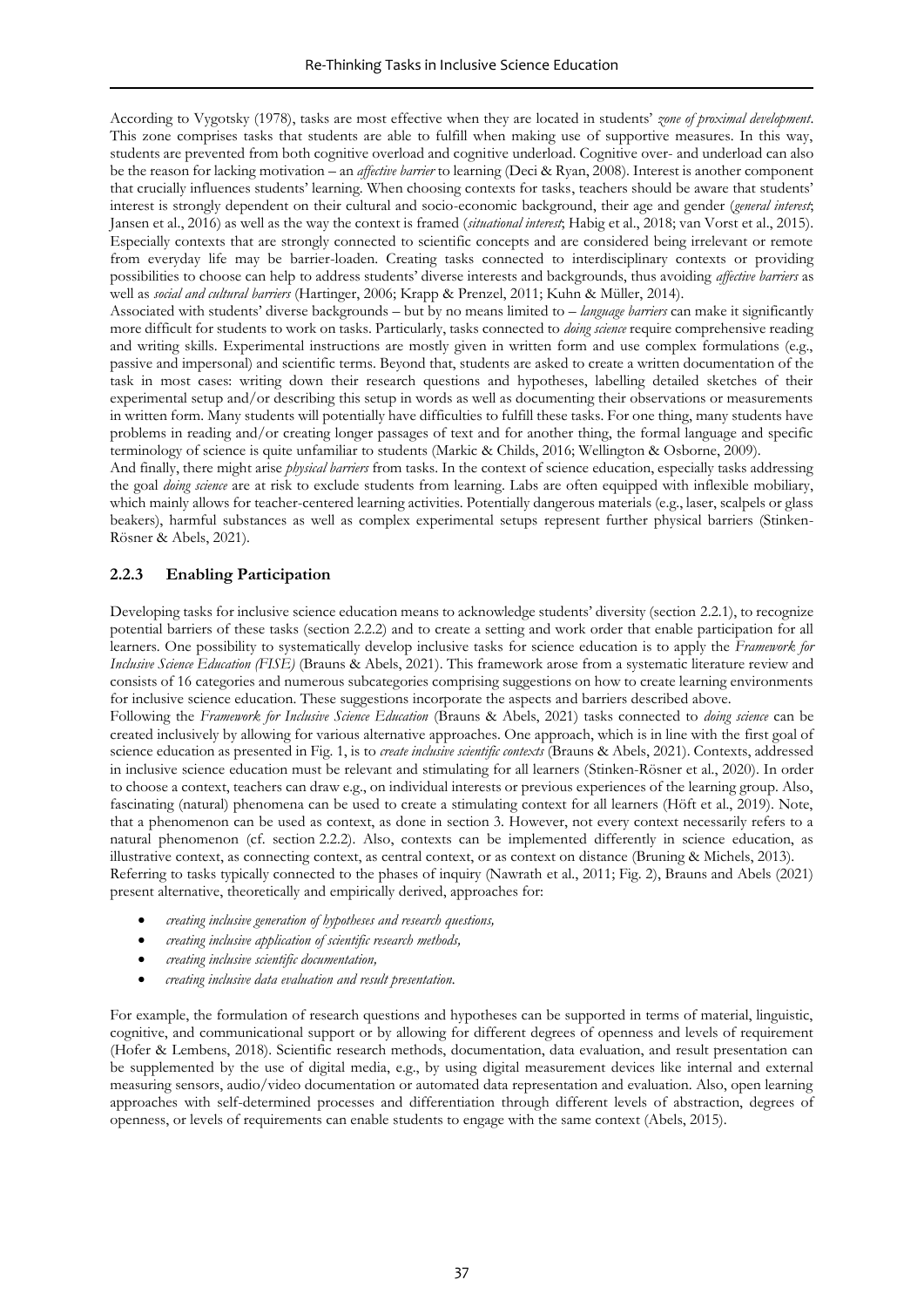# **3 Methods**

In order to design a learning environment, which fosters *scientific literacy for all* while fulfilling the demands of inclusive pedagogy, it is first mandatory to identify a scientific issue or context that is addressing all learners (Stinken-Rösner et al., 2020, Fig. 1, upper left green hub; section 2.1). The chosen context as well as the corresponding learning goal(s) are analyzed in terms of relevance (section 3.1.1), possible barriers (section 3.2) and alternative approaches, which might give all learners the chance to participate (section 3.3).

For each of the idealized seven phases of inquiry (Nawrath et al., 2011, Fig. 2), tasks were identified, checked for possible barriers, and suggestions on how to enable participation for all learners were derived in accordance to the *FISE* (Brauns & Abels, 2021).

Following the design-based research approach (Collins et al., 2004), the learning environment was implemented during three consecutive years in the course of an introductory seminar on inquiry-based learning. In all, more than 100 preservice teachers investigated the 'Flaschentuten' phenomenon in a lab session that lasted an hour and a half each. After each session, participants gave verbal feedback on their experiences. Special emphasis was placed on the barriers they faced in completing each task. Additionally, open observations during each session as well as authentic artefacts (e.g., (virtual) lab protocols) built the data base for the re-design of the learning environment. In the first year, exclusively traditional task formats connected to *doing science* were used, such as sketching the experimental setup, recording measurements in a table, or writing a lab protocol. During the following years of implementation, the learning environment was continuously developed further and barrier-loaden tasks were re-designed following the *FISE* (section 3.3).

## **3.1 The Context 'Flaschentuten'**

The German term 'Flaschentuten' describes the sound that occurs when blowing over a bottle neck. By using differently sized bottles and/or filling levels, various sounds can be generated. In general, the higher the filling level, the higher the frequency of the resulting sound. The phenomenon 'Flaschentuten' can be applied in manifold ways in science education: e.g., to *learn scientific content*, to *do science* or in interdisciplinary approaches cooperating with musical education. Traditionally, musical instruments such as flutes or organs are used as illustrating contexts in science education. This means, the context is used as ad hoc illustration of scientific concepts already chosen (Bruning & Michels, 2013), which implies a dominance on *learning scientific content* in the corresponding lesson.

In the following, we will present how the phenomenon 'Flaschentuten' can be used as central context (Bruning & Michels, 2013) for planning an inclusive science lesson which fosters students to *do science* and allows for inclusive task formats.

## **3.1.1 Relevance of context**

The context 'Flaschentuten' in itself has a rather low daily, scientific and subject-related relevance. Nevertheless, it is a fascinating and fun phenomenon for many learners. Students' situational interest can be triggered by a demonstration of the phenomenon in the classroom or by using newspaper articles about 'Flaschentuten' concerts or digital resources such as videos, in which popular songs are performed on bottles. In our experience, especially famous songs played on bottles are particularly fascinating and stimulating for learners of all ages. Participants show a high motivation to interact practically with the phenomenon.

Thus, even if the context 'Flaschentuten' has a rather low relevance, it raises students' situational interest and motivation to investigate the phenomenon practically and is therefore, in our opinion, best suitable to engage students in *doing science*. However, it is crucial to design the learning environment in such a way that it contributes to the development of *scientific literacy for all* and fosters selected learning goals.

## **3.2 Barriers of the context**

In this section we will discuss typical barriers and challenges which occur when investigating the 'Flaschentuten' phenomenon. In order to design non-discriminating learning environments, it is important for teachers to be aware of these barriers, which can result from the interplay between the learner and the learning environment (Stinken-Rösner et al., 2020).

Acoustics is an essential part of physics education, which is not only challenging for hearing-impaired students. Due to its complexity, high level of abstraction, and use of specific scientific terms, acoustics is a barrier-loaden topic for many learners (section 2.2.2). For example, students are not familiar with scientific terms such as *wavelength*, *frequency* and *amplitude*. In daily life, sound is described either by using notes, e.g., when learning an instrument, or verbally (volume: quiet/loud and pitch: low/high), whereby especially younger children are struggling to distinguish between pitch and volume and using the correct terms for each (Wodzinski & Wilhelm, 2018).

The propagation of sound through air as longitudinal wave is a complex content, which is hard to understand for many learners. Same is valid for stationary waves, as in case of 'Flaschentuten'.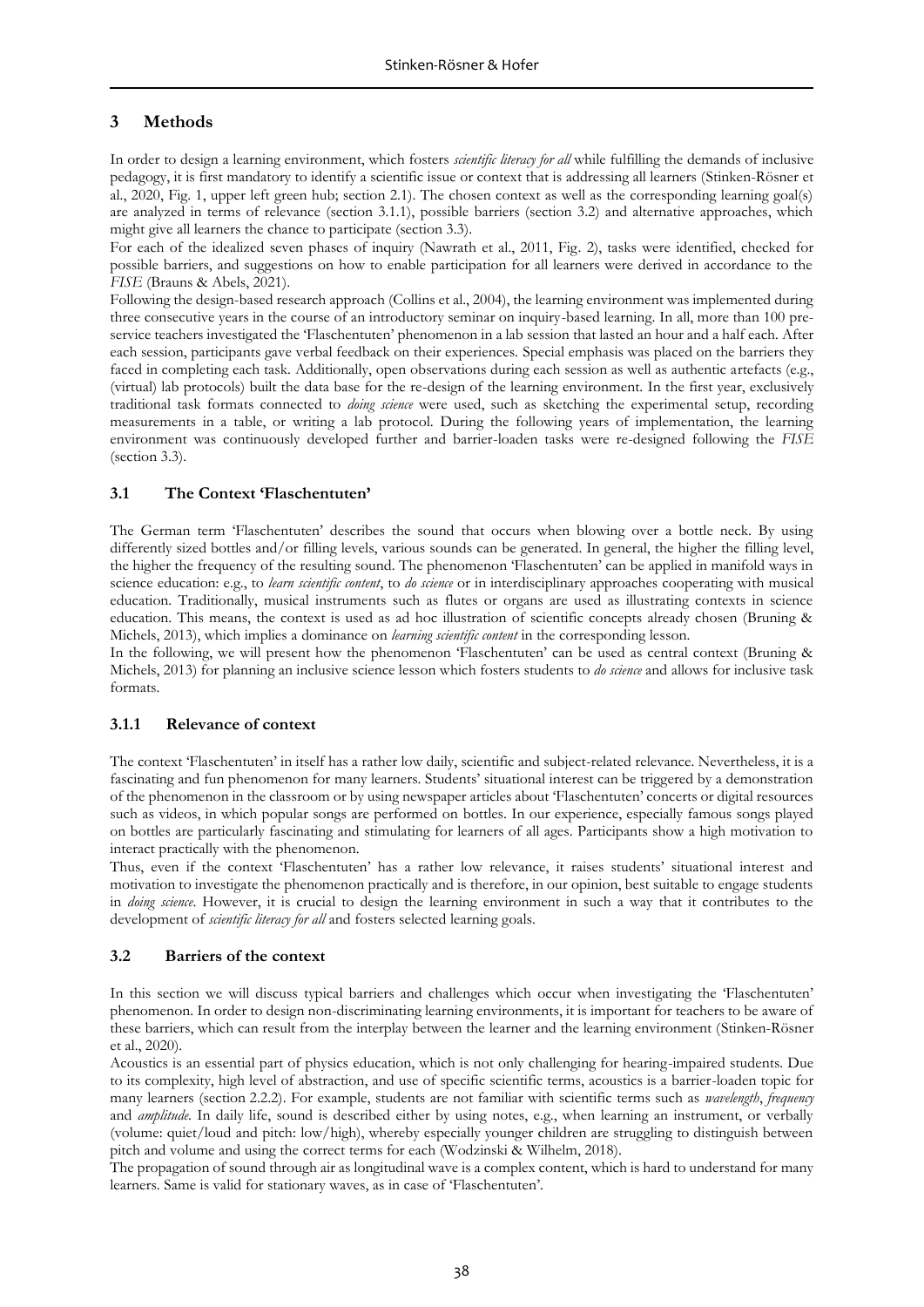Common alternative conceptions are:

- sound propagates through space and returns to its source,
- sound does not need a medium to propagate in space,
- sound is damped by air and cannot propagate through a solid medium,
- musical instruments have holes so that sound can get out (sound passes through holes) (Wodzinski & Wilhelm, 2018).

The understanding of sound as a wave, which propagates through air, corresponds to a high level of abstraction. Sound waves are not visible, only hard to imagine and complex to describe mathematically. Therefore, the underlying content itself can be a cognitive barrier for learners.

Also, measurement, documentation and comparison of different sounds can be challenging. As the human ear is able to detect sounds ranging from 1000 to 2000 Hz with a resolution of 3.6 Hz (Olson, 1967), hearing-impairments can affect the individual sensory perception (physical barrier). Moreover, measurements based on sensory perceptions are always of qualitative nature and hard to document. Even if one is able to compare two successive sounds qualitatively in terms of volume and pitch, this becomes almost impossible for a complete measurement series. There is also the question of how to document one's own sensory perceptions (in written form) in a way that is understandable for someone who did not experience the same perception.

In contrast, the use of laboratory devices in order to measure sound quantitatively requires a basic knowledge of how to use the equipment and of the units in which sound is measured. Translating a certain sound into numbers and vice versa is a challenge for most people, since this is almost never practiced in daily or professional life. This results in a stalemate: On the one hand, qualitative observations are easier to perform but harder to document and to comprehend, quantitative measurements, on the other hand, are harder to perform but easier to document and comprehend.

Additionally, students need well developed fine motoric skills in order to "play" the bottle. Just as with whistling, some are more skilled than others.

### **3.3 Enabling Participation**

In this section we demonstrate different approaches to design tasks, which allow all students to participate in investigating the context 'Flaschentuten'. Barrier-loaden tasks connected to the investigation of the 'Flaschentuten' phenomenon were identified based on open observations during each session, subsequent verbal feedback from participants, and authentic artefacts such as (virtual) lab protocols (section 4). Subsequently, these tasks were redesigned according to the *FISE* (Brauns & Abels, 2021) to minimize barriers (section 3.3.1).

We chose the context 'Flaschentuten' since learners can engage practically with this phenomenon even with no to little knowledge about the underlying scientific content (e.g., origin and propagation of sound). Students can reproduce the phenomenon, observe and interact with it, ask questions to it, plan investigations around it, manipulate selected variables, document resulting sound variations, identify relations between variables, and present their findings to peers. The context engages learners to apply scientific methods and is therefore, in our opinion, best suitable to foster *doing science.* Using it instead as ad-hoc illustration in order to *learn scientific content* is possible but less beneficial, since the potential of the context is not exploit.

Depending on students' previous level of expertise, the interaction with the context 'Flaschentuten' can vary in complexity. Students can engage with the context in accordance to their individual potentials, e.g., in terms of content knowledge, previous experiences, practical (lab) skills or personal interests.

#### **3.3.1 Design of Inclusive Task Formats**

Following the *FISE* (Brauns & Abels, 2021), various inclusive task formats were developed to enable participation for all learners while engaging practically with the context 'Flaschentuten'.

We focused on three typical tasks that presented particular barriers for learners during the initial implementation of the learning environment (section 3.2): the *generation of research questions and hypotheses*, the *application of scientific research methods* and the *documentation of observations and/or measurements* (Brauns & Abels, 2021; Nawrath et al., 2011).

Following the inquiry-based learning approach, research questions can be generated with various degrees of openness (Blanchard et al., 2010; Hofer & Puddu, 2020; National Research Council, 1996). Either students address their own questions to the context 'Flaschentuten' (open inquiry) or work on questions given by the teacher (guided inquiry) (Blanchard et al., 2010). Depending on their level of expertise, students can formulate questions which fit to their previous content knowledge ("*What do I not know yet?*") and/or to their practical skills *("What can I investigate with/by…?"*). This process is supported in different ways: communicatively in partner work and plenary ("*Which questions do we have to the video?*", "*What is interesting to investigate?", "What can we investigate with the given materials?*"), linguistically with preformulated sentence beginnings ("*How does the pitch/volume change with […]?*") or cognitively by assigning images and materials to the corresponding terms (presentation of materials, which can be used to investigate one's research questions). Accordingly, the formulation and documentation of hypotheses is supported verbally ("*The bigger/higher/smaller/lower/etc. the […], the higher/lower the resulting pitch*.") and visually (Fig. 3).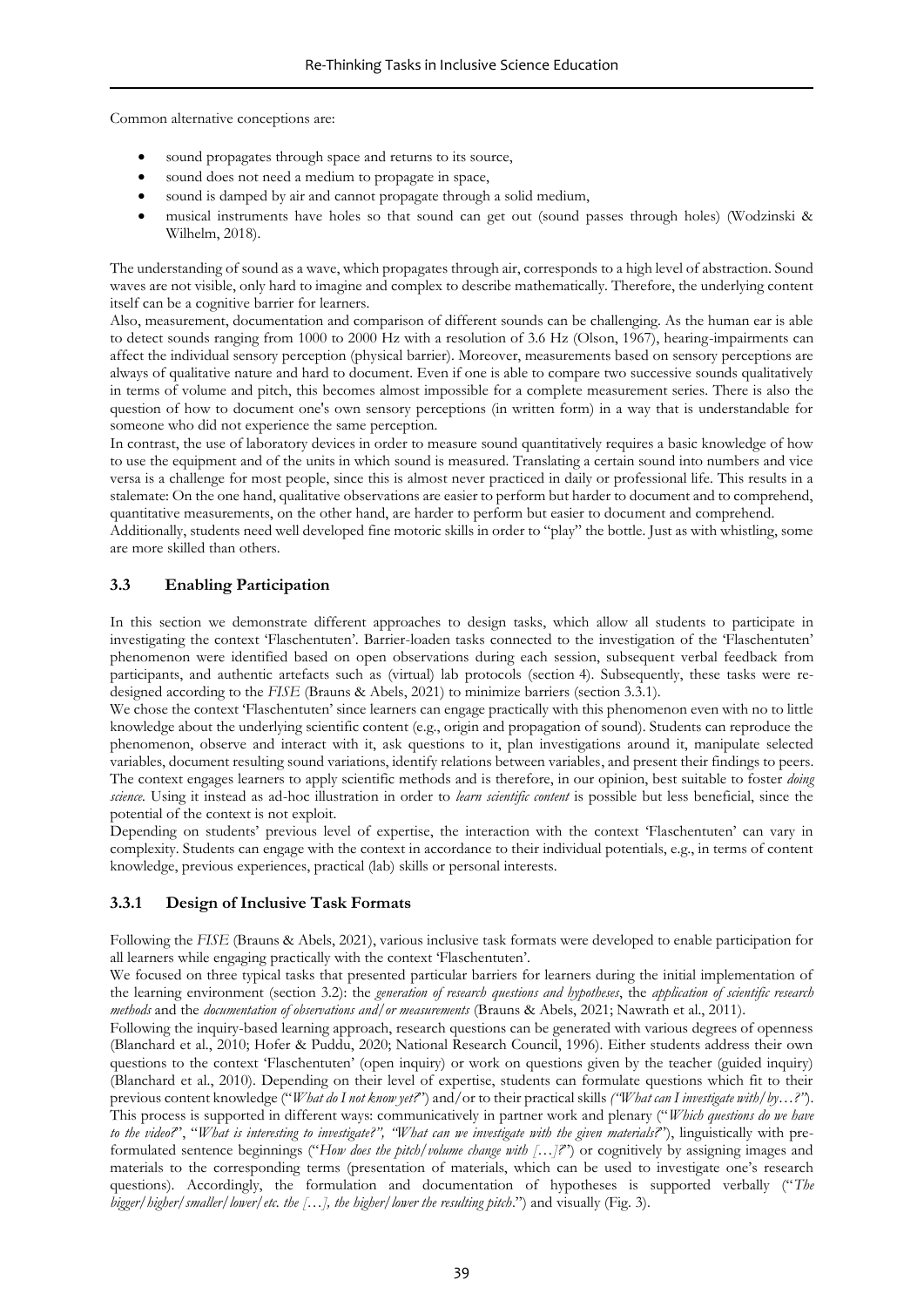

**Fig. 3.** Formulation of hypotheses with verbal and visual support. Students can indicate their hypothesis by checking the corresponding box on the right side.

Students need to choose one(!) research question in their respective group. Here, the identification of the independent and the dependent variable is central. Teachers can scaffold this process by asking students to verbalize or to demonstrate on the materials what (independent variable) they want to change in their experimental setup and which changes (in the dependent variable) they expect. For example, students may want to investigate how the pitch changes by using differently shaped bottles. By asking what "differently" means, students' attention is drawn on the characteristics of bottles (e.g., color, material, shape, volume, height, diameter of the bottle neck etc.) so that they can refine their question.

After having decided on a research question and having formulated a corresponding hypothesis, students plan their experimental setup. They decide which materials are used, how measurements are conducted and how results are documented. To enable participation for all learners, a variety of different materials is offered, ranging from household materials to laboratory equipment. Additionally, students choose between different techniques to analyze differences between pitches: by their sensory perception, by measuring sounds in terms of wavelength, frequency or note, or by using a visual representation of the sound wave. This can be done with laboratory equipment or with mobile devices (section 3.3.2; Fig. 4). By offering materials and measurement devices with varying complexity, students design their experimental setup accordingly to their prior knowledge and skills. They either work with materials they are familiar with or explore new ones.

Also, the level of complexity while conducting the experiment can vary between student groups. Students from one group can explore their research question already by comparing two sets of measurements with their sensual perception while others can record a high number of measurements with only small variations in the independent variable with lab devices. Allowing this, students can engage with the phenomenon at their own speed due to the varying complexity of the experimental setup and the acquisition of measurements. In contrast, by expecting all students to apply the same experimental methods with the same accuracy, some students will be under- and some overchallenged.

Furthermore, documentation was re-designed consistently to match the demands of inclusive science education. In addition to traditional paper-pencil lab reports, multiple alternative approaches are offered: verbal documentation in form of audio recordings, partial sketches of bottles and note lines (Fig. 3) where students can document their experimental setup and measurements visually as well as the use of cameras and microphones (integrated in mobile devices) to take pictures, audio or video recordings.

## **3.3.2 Digital Media Support**

The re-design of tasks in order to allow for multimodal approaches when engaging with the context 'Flaschentuten' is supported by digital media. It makes little sense to translate digital artefacts, such as pictures of the experimental setup or measurements taken with mobile devices, into paper-pencil lab reports. Rather, new (digital) documentation formats need to be introduced which are in accordance with multimodal measurement and documentation approaches.

It is important to choose these digital tools carefully, since students can easily lose track of the actual learning goal while exploring the digital tools themselves (Abels & Stinken-Rösner, 2020). Only when choosing (an) adequate (combination of) digital tools can the learning process be optimally supported.

In the presented learning environment, each student group is provided with a tablet. An app to take sound measurements by using the sensors of the mobile device (*phyohox*; RWTH Aachen University, 2021) and a virtual bulletin board app (*padlet*; Wallwisher, Inc., 2021) are already preinstalled on all devices. Additionally, students can take pictures or videos and audio recordings by using the integrated microphone and camera of the device.

#### **3.4 'Flaschentuten' as virtual learning lab during COVID-19**

Due to the COVID-19 pandemic, we were faced with the challenge of how students can practically engage with the context 'Flaschentuten' at home. Most parts of the learning environment were easily adaptable to distance learning,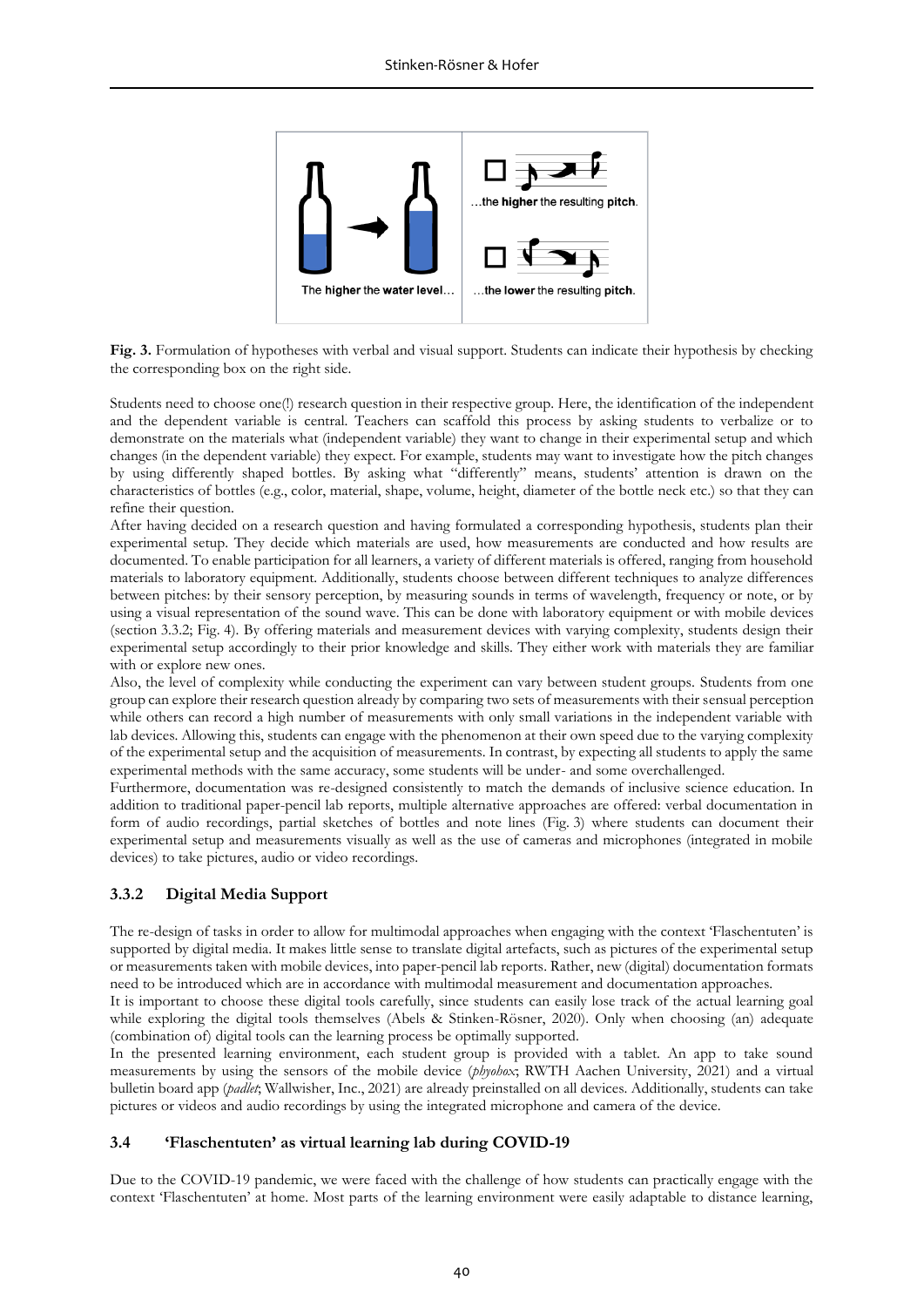for example, the demonstration of the phenomenon in form of an online video, the use of the virtual bulletin board as platform to document the research question, hypotheses, experimental setup, measurements as well as taking measurements with private mobile devices. More difficult, however, was the lack of experimental materials and laboratory equipment at home. This limited the variety of possible research questions. Also, students did not have access to professional laboratory equipment.

Nevertheless, our goal was to design a mixed-reality learning environment where students can access all necessary materials online while conducting their experiments in reality.

For this purpose, all previously existing materials were embedded in a virtual lab created with *Thinglink* (Thinglink Oy, 2021). Additionally, a videoconference software (*zoom;* Zoom Video Communications, Inc, 2021) was used to communicate with students as well as for group work in *breakout rooms*.

After a brief introduction to the structure of the virtual lab, students explored the context 'Flaschentuten' in small groups. The virtual lab served to guide the experimental process at home as well as to document the conducted experiments collaboratively online. During the lesson, the teacher supported the learning process by asking questions and providing guidance in form of conversations with students in the breakout rooms and/or by using the comment function of the virtual bulletin board.

## **4 Observations**

The following observations on how learners engage with the context 'Flaschentuten' and the inclusively designed tasks are based on three years of experiences. In total, over 100 pre-service teachers investigated the 'Flaschentuten' phenomenon in the course of an introductory seminar on inquiry-based learning. None of the participants was enrolled in physics study programs at university level. Some already had experience with the context, but none was able to explain the phenomenon scientifically.

During these years, the learning environment (tasks and materials) was continuously improved in order to enable participation for all learners. The main differences in-between years are: In the first year, documentation was completely done paper based, in the second year, the virtual bulletin board was implemented to allow for alternative, multimodal (digital) documentation forms. An overview of the re-design process between year one and two is presented in Tab. 1. In the third year, the learning environment and existing tasks were adapted to distance learning and structured using a virtual learning lab (section 3.4).

| Typical tasks connected to <i>doing science</i>     | Inclusive approach for the re-design according to the FISE                                                                                                                                                                                                                                                         |
|-----------------------------------------------------|--------------------------------------------------------------------------------------------------------------------------------------------------------------------------------------------------------------------------------------------------------------------------------------------------------------------|
| Generation of research questions and<br>hypotheses  | communicatively (group work, asking comprehension<br>$\bullet$<br>questions, and use of comment function)<br>based on linguistic support (pre-formulated sentences,<br>given sentence beginnings)<br>addressing different senses (pictograms and check-boxes)<br>٠<br>materially guided (material table)<br>٠      |
| Application of scientific research methods          | addressing different senses (visually, acoustically, tangibly)<br>materially guided (choice between everyday objects and lab<br>equipment)<br>digitally (measurement app)<br>at different levels of abstraction (creating transitions<br>٠<br>between frequency, period, pitch and visualization of sound<br>wave) |
| Documentation of observations and/or<br>measurement | digitally (virtual lab report)<br>٠<br>materially guided (given structure of virtual lab report)<br>at different levels of abstraction (documentation with<br>٠<br>audios, pictures, videos, text, tables)<br>addressing different senses (visually, acoustically)                                                 |

**Tab. 1.** Enabling participation by re-design of typical tasks connected to *doing science*.

Students' engagement with the context 'Flaschentuten' and their use of the re-designed tasks are discussed below.

#### **4.1 Engagement with the Context**

The context 'Flaschentuten' has proved to foster students' situational interest. Especially videos, in which popular songs are performed on bottles, resulted in a high motivation. After watching the video, students wanted to reproduce and explore the seen/heard phenomenon practically. At this point, it is important that the teacher guides and supports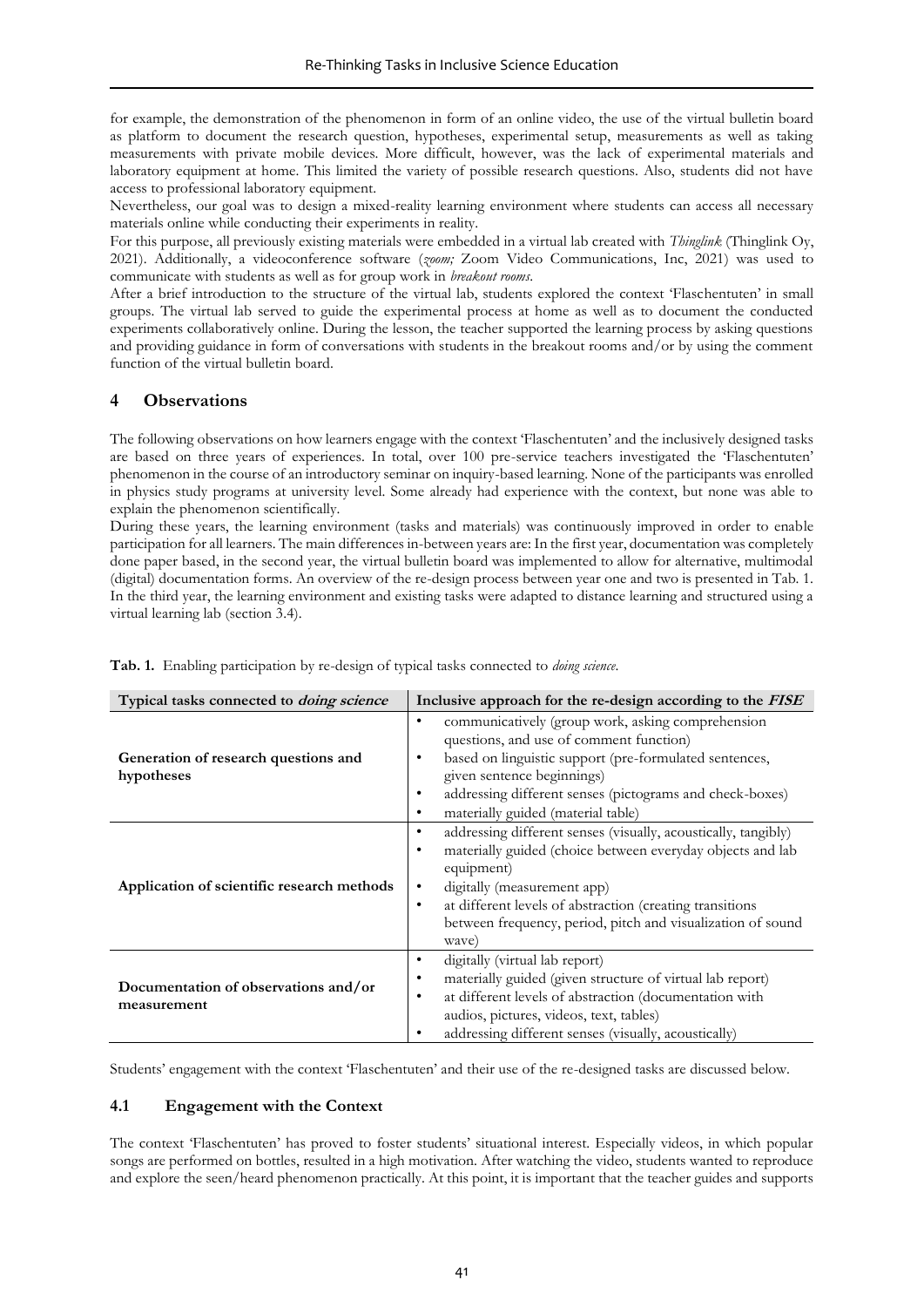students in planning a systematic investigation. Otherwise, there is a risk that students will manipulate multiple variables randomly at the same time.

In our experience, some students struggled to identify and focus on one specific independent variable, which resulted in unprecise research questions and/or inadequate choice of materials ("different bottles"). Scaffolding (Hammond & Gibbons, 2005) in terms of asking comprehension questions as well as comparing different bottles and filling materials in terms of their characteristics helped these students to specify their question.

Generally, all students were able to ask questions to the phenomenon with little assistance. Typically occurring research questions were related to (i) the characteristics of the bottle, (ii) the filling level, (iii) the filling material and (iv) the way the bottle is "played":

- *(i) How does the pitch change with the shape of the bottle (in terms of volume, height or diameter (of the bottle neck), thickness of the bottle wall etc.)?*
- *(ii) How does the pitch change with the filling level? How does the pitch change with the air volume inside the bottle? How does the pitch change with the air/water ratio inside the bottle?*
- *(iii) How does the pitch change with the filling material (different viscosity, phase state etc.)?*
- *(iv) How does the pitch change with the air stream above the bottle neck (in terms of velocity, angle etc.)? How does the pitch change with the distance between the blowing person and the bottle?*

The dependence of the pitch on an independent variable was central to all of these questions. Students rarely addressed the volume of the pitch. Almost automatically, the investigation of the context 'Flaschentuten' implied an application of the variable control strategy, which is a fundamental procedure for *doing science*.

In our experience, most students were able to choose and conduct an experiment accordingly to their individual research question. Usually, the complexity of the research question and the conducted experiment matched students' previous knowledge and skills. Nevertheless, it is important that teachers pay attention to the respective approach. Some learners tend to choose the easy way. This means, they collect only a minimal number of datasets and/or favor qualitative observations instead of quantitative measurements. By applying techniques, they are experienced in, to new situations, only little improvement of their practical skills is achieved. Targeted scaffolding by the teacher, e.g., in form of material suggestions, introductions in measurement devices or measurement units can contribute to ensure learning in the *zone of proximal development* (Vygotsky, 1978; cf. section 2.2.2). We did not observe that students were overchallenged by investigating their own research questions – which does not mean that this can be ruled out.

#### **4.2 Use of Inclusive Task Formats**

While engaging with the 'Flaschentuten' phenomenon, students could choose between a variety of materials, measurement devices and documentation forms (section 3.3) in order to enable participation for all learners. The majority of students made use of these offers, in particular the measurement app and the alternative digital documentation forms were frequently used.

Students felt comfortable to measure the pitch by using a mobile device. The app determines the frequency and period of the sound. Additionally, the correlating note and a visual representation of the sound wave are shown. Depending on their previous knowledge, students used either the frequency or the note to describe the pitch. Interestingly, students who had a musical background, tended to use notes, while students with no prior knowledge on units in which the pitch can be described chose to record their measurements in terms of frequency. This was used by the teacher to initiate a discussion about common measurement units and unit conversions.

Additionally, the implementation of the shared virtual bulletin board as alternative type of protocol was very popular among learners. Each group was assigned one column of the board beforehand, where they collected their research questions and hypotheses, pictures of their experimental setup, screenshots of the measurements, audio recordings, as well as written summaries and conclusions (Fig. 4).



**Fig. 4.** Extracts from the virtual bulletin board of a group which investigated the relationship between the diameter of the bottle neck and the resulting pitch. From left to right: Picture of the experimental setup, visual documentation of the independent variable (bottle neck diameter), screenshot of the measurement (dependent variable: pitch), audio recording of the pitch and written summary of the measurement results.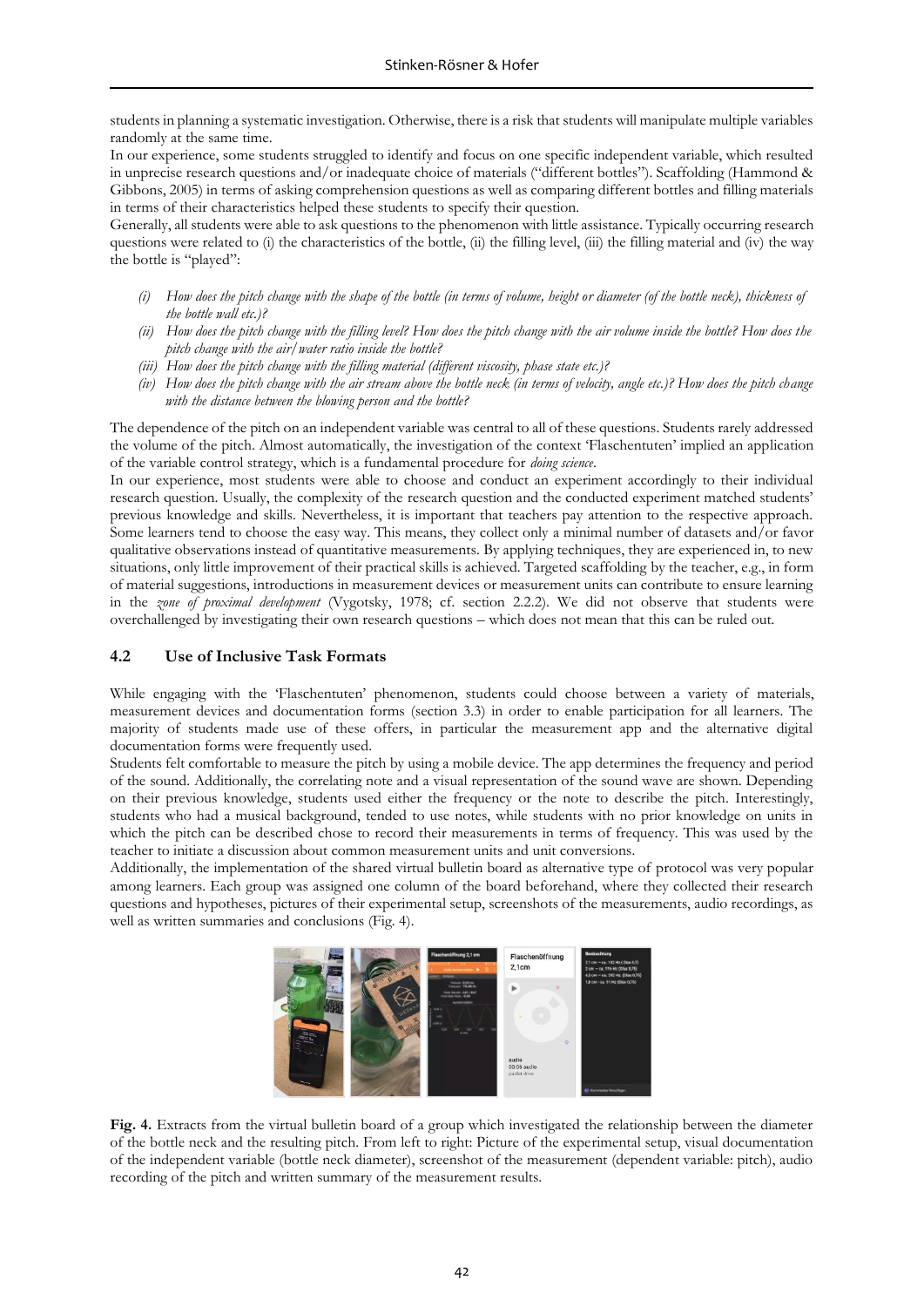Although groups worked on different questions, in the end, a shared knowledge base was available to all of them. Students explored the work of other groups, asked questions and discussed different approaches and findings. Even though this was not foreseen in the re-design of the learning environment, *learning about science* and especially the comprehensible documentation of experiments became central.

Note, that not all students have previous experiences with the use of virtual bulletin boards. In our experience, students tend to use the virtual bulletin board for written notes. Only after having pointed out additional features, such as inserting pictures or recording audio files, they made use of these alternative documentation formats.

### **5 Discussion and Conclusions**

In this article, we made an attempt to re-think tasks in science education so that they allow participation for all learners, thus meet the requirements of inclusive pedagogy. Referring to the context 'Flaschentuten', we explored how tasks connected to *doing science* (generation of research questions and hypotheses, application of scientific research methods, documentation of observations and/or measurements) can be designed inclusively by providing various alternative approaches and applying supportive measures.

The observations from three years of experiences when implementing the context 'Flaschentuten' in an introductory course on inquiry-based learning show that this originally barrier-loaden context (cognitive and physical barriers) can yet allow participation for all learners (in this case: pre-service teachers). Even though the context is of low daily and scientific relevance, learners' situational interest can be aroused, e.g., by introducing fascinating videos, so that learners are willing to engage with the context. By focusing on the learning goal *doing science*, main cognitive barriers – the complex and abstract concepts in the field of acoustics – can be removed. This only works, of course, when selecting a context that allows for investigations even when learners have not captured the underlying scientific concepts.

Beyond that, providing multimodal approaches allows students to participate considering their individual learning conditions (e.g., sensory perception) and prior experiences (e.g., from playing an instrument). Implementing digital media can provide alternative approaches that increase the possibilities of participation when conducting investigations (e.g., qualitative and quantitative measurements) and documenting the experimental setup and results (e.g., photos, screenshots, audio recordings). Moreover, using digital documentation tools can foster the collaboration between learners (e.g., when discussing joint results) and provide access in distance learning-settings as well.

It became apparent that scaffolding is a crucial element of inquiry-based learning even when learners already have fundamental prior knowledge and skills regarding scientific content and procedures (Hmelo-Silver et al., 2007; Jiang & McComas, 2015). Also, the use of digital media needs to be supported in order to focus students' learning and exploit the full potential of tools (e.g., including pictures and audio recordings in a virtual bulletin board).

According to the sample of our study, results have to be seen as both explorative and limited to the group of preservice teachers with prior knowledge and skills in science. However, none of them was enrolled in physics study programs – no one was able to explain the phenomenon in a scientifically correct way as well. Beyond that, many of the pre-service teachers had trouble applying the variable control strategy, similar as it is known from undergraduate students (Zimmerman & Croker, 2013).

In conclusion, the experiences made with the context 'Flaschentuten' show that re-thinking tasks from the perspective of inclusive science education can result in learning environments that enable participation for all learners. Applying frameworks, such as the *Framework for Inclusive Science Education* (Brauns & Abels, 2021), can help to identify potential barriers of contexts, tasks and materials for one thing and for another thing, it can serve as inspiration when looking for alternative approaches that are compatible with the requirements of inclusive science education.

#### **Acknowledgements**

We would like to thank all students who shared their experiences (and especially the barriers they encountered) in exploring the 'Flaschentuten' phenomenon. This project was inspired by discussions and reflections of NinU (Network for Inclusive Science Education, funded by the DFG, grant number NE-2105-1.2) concerning the interplay of inclusive pedagogy and science education.

#### **Supplementary Materials**

The link to the virtual learning lab 'Flaschentuten' can be provided by the authors on request.

#### **References**

- Abels, S. (2019). Potentialorientierter Naturwissenschaftsunterricht. In M. Veber et al. (Eds.), *Potentialorientierte Förderung in den Fachdidaktiken* (pp. 61-78). Waxmann.
- Abels, S. (2015). Scaffolding inquiry-based science and chemistry education in inclusive classrooms. In N. L. Yates (Ed.), *New developments in science education research* (pp. 77–96). Nova.
- Abels, S., & Stinken-Rösner, L. (2020). Diversitätsgerechte und digitale Lehre Chance oder Widerspruch? *VSH Bulletin, 3/4*, 39–46. https://vsh-aeu.ch/download/284/VSH\_Bulletin\_November\_2020\_WEB.pdf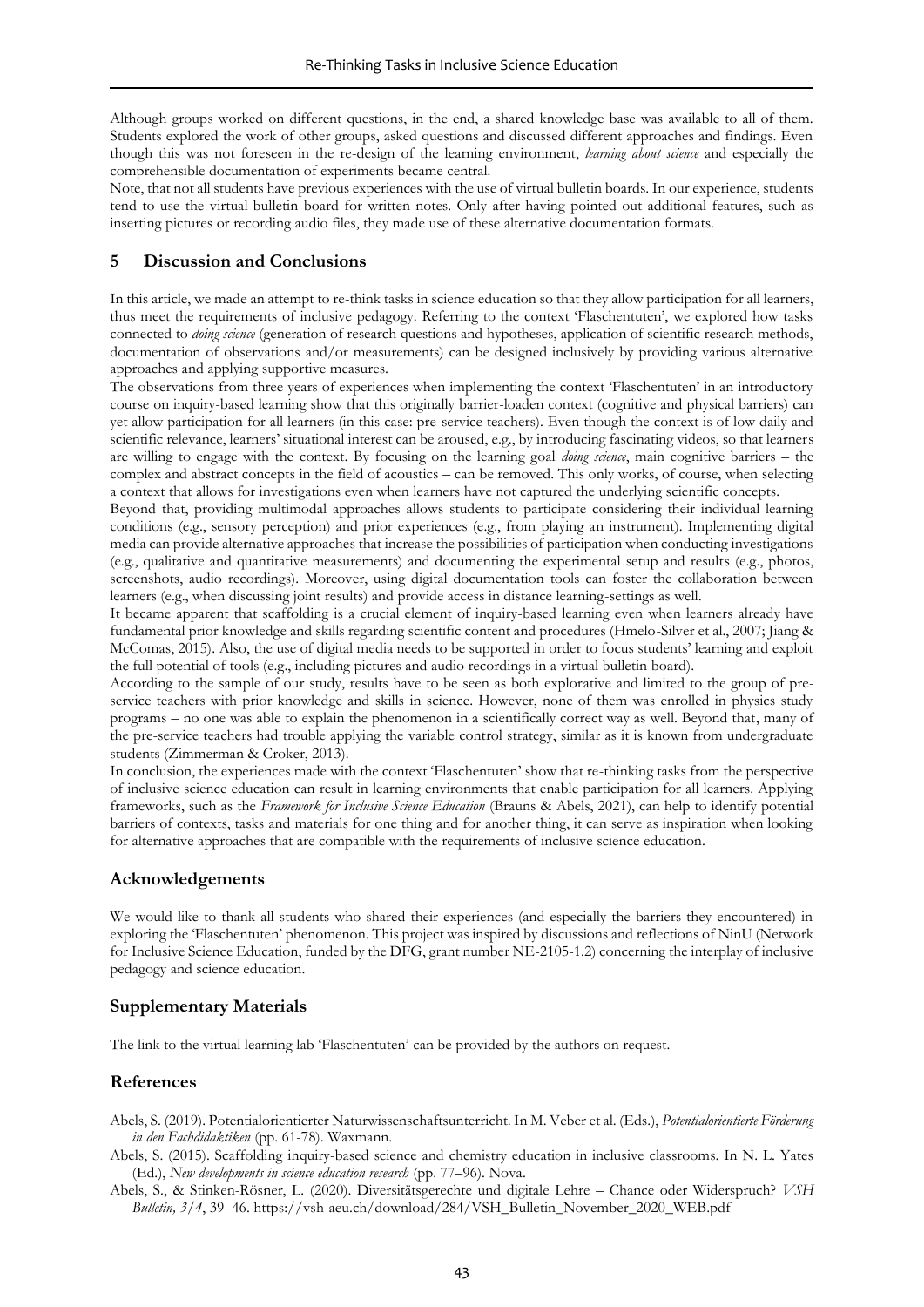- Ainscow, M. (2007). Taking an inclusive turn. *Journal of Research in Special Educational Needs, 7*(1), 3–7. https://doi.org/10.1111/j.1471-3802.2007.00075.x
- Blanchard, M. R., Southerland, S. A., Osborne, J. W., Sampson, V. D., Annetta, L. A., & Granger, E. M. (2010). Is inquiry possible in light of accountability?: A quantitative comparison of the relative effectiveness of guided inquiry and verification laboratory instruction. *Science Education*, *94*(4), 577–616. <https://doi.org/10.1002/sce.20390>
- Bönsch, M. (2012). Strategien zur Lernprozessoptimierung Innere Differenzierung. In T. Bohl, M. Bönsch & M. Trautmann (Eds.), *Binnendifferenzierung. Teil 1. Didaktische Grundlagen und Forschungsergebnisse zur Binnendifferenzierung im Unterricht* (pp. 9-24). Verlag Barbara Budrich.
- Booth, T. (2003). Inclusion and exclusion in the city: concepts and contexts. In P. Potts (Ed.), *Inclusion in the City: Selection, schooling and community* (pp. 1–14). Routledge Falmer.
- Booth, T., & Ainscow, M. (2016). *The index for inclusion: A guide to school development led by inclusive values* (4th ed.). Index for Inclusion Network.
- Brauns, S., & Abels, S. (2021). The Framework for Inclusive Science Education. *Inclusive Science Education, Working Paper, 1/2020 (2nd ed.)*[. www.leuphana.de/inclusive-science-education](http://www.leuphana.de/inclusive-science-education)
- Brauns, S. & Abels, S. (2021). Videoanalyse mit dem Kategoriensystem inklusiver naturwissenschaftlicher Unterricht (KinU). *Progress in Science Education, 4(2), 71-84*.<https://doi.org/10.25321/prise.2021.1146>
- Bruder, R. (2000). Eine akzentuierte Aufgabenauswahl und Vermitteln heuristischer Erfahrung Wege zu einem anspruchsvollen Mathematikunterricht für alle. In L. Flade & W. Herget (Eds.): *Mathematik lehren und lernen nach TIMSS. Anregungen für die Sekundarstufen* (pp. 69-78). Volk und Wissen.
- Bruning, L., Michels, B.I. (2013). *Concept-contextvenster: Zicht op de wisselwerking tussen concepten en contexten in het bèta-onderwijs*. SLO. <https://www.slo.nl/?ActLbl=concept&ActItmIdt=4214>
- Bybee, R. W. (1997). Toward an understanding of scientific literacy. In W. Gräber & C. Bolte (Eds.), *Scientific literacy: An international symposium* (pp. 37–69). IPN-Leibniz Institute for Science and Mathematics Education.
- Collins, A., Joseph, D. & Bielaczyc, K. (2004). Design Research: Theoretical and Methodological Issues. *The Journal of the Learning Sciences, 13*(1), 15-42.
- Deci, E. L., & Ryan, R. M. (2008). Self-determination theory: A macrotheory of human motivation, development, and health. *Canadian Psychology, 49*(3), 182-185[. https://doi.org/10.1037/a0012801](https://psycnet.apa.org/doi/10.1037/a0012801)
- Driver, R. (1989). Students' conceptions and the learning of science. *International Journal of Science Education, 11*(5), 481- 490.<https://doi.org/10.1080/0950069890110501>
- Dumont, H. (2019). Neuer Schlauch für alten Wein? Eine konzeptuelle Betrachtung von individueller Förderung im Unterricht. *Zeitschrift für Erziehungswissenschaft, 22*, 249–277.<https://doi.org/10.1007/s11618-018-0840-0>
- Florian, L., & Spratt, J. (2013). Enacting inclusion: a framework for interrogating inclusive practice. *European Journal of Special Needs Education, 28*, 119–135. <https://doi.org/10.1080/08856257.2013.778111>
- Furtak, E. M. et al. (2012). Experimental and quasi-experimental studies of inquiry-based science teaching: a metaanalysis. *Review of Educational Research, 82*(3), 300-329.<https://doi.org/10.3102/0034654312457206>
- Gropengießer H. & Marohn A. (2018). Schülervorstellungen und Conceptual Change. In: D. Krüger, I. Parchmann & H. Schecker (Eds.), *Theorien in der naturwissenschaftsdidaktischen Forschung*. Springer. [https://doi.org/10.1007/978-3-](https://doi.org/10.1007/978-3-662-56320-5_4) [662-56320-5\\_4](https://doi.org/10.1007/978-3-662-56320-5_4)
- Habig, S., van Vorst, H., & Sumfleth, E. (2018). Merkmale kontextualisierter Lernaufgaben und ihre Wirkung auf das situationale Interesse und die Lernleistung von Schülerinnen und Schülern. *Zeitschrift für Didaktik der Naturwissenschaften, 24*(1), 99-114[. https://doi.org/10.1007/s40573-018-0077-8](https://doi.org/10.1007/s40573-018-0077-8)
- Hammond, J. & Gibbons, P. (2005). Putting scaffolding to work: The contribution of scaffold-ing in articulating ESL education. *Prospect*, *20*(1), 6-30.
- Hartinger, A. (2006). Interesse durch Öffnung des Unterrichts wodurch? Unterrichtswissenschaft*,* 34, 272–288. <http://dx.doi.org/10.25656/01:5519>
- Hmelo-Silver, C. E., Duncan, R. G. & Chinn, C. A. (2007). Scaffolding and achievement in problem-based and inquiry learning: A response to Kirschner, Sweller, and Clark (2006). *Educational Psychologist, 42*(2), 99-107. <https://doi.org/10.1080/00461520701263368>
- Hodson, D. (2014). Learning Science, Learning about Science, Doing Science: Different goals demand different learning methods. *International Journal of Science* Education, *36*(15), 2534–2553. <https://doi.org/10.1080/09500693.2014.899722>
- Höft, L., Bernholt, S., Blankenburg, J. S., & Winberg, M. (2019). Knowing more about things you care less about: Cross-sectional analysis of the opposing trend and interplay between conceptual understanding and interest in secondary school chemistry. *Journal of Research in Science Teaching, 56*(2), 184–210. https://doi.org/10.1002/tea.21475
- Hofer, E., & Lembens, A. (2018). The Bumpy Road from Investigation to Knowledge. In I. Eilks, S. Markic, & B. Ralle (Eds.), *Building Bridges Across Disciplines for Transformative Education and a Sustainable Future: A collection of papers inspired by the 24th Symposium on Chemistry and Science Education held at the University of Bremen, June 1-3, 2018* (pp. 307– 314). Shaker Verlag.
- Hofer, E., & Puddu, S. (2020). Forschendes Lernen im naturwissenschaftlichen Unterricht Begrifflichkeiten, Ausprägungen, Zielsetzungen. In A. Eghtessad, T. Kosler, & C. Oberhauser (Eds.), *Transfer Forschung-Schule. Forschendes Lernen* (Vol. 6, pp. 57–71). Verlag Julius Klinkhardt.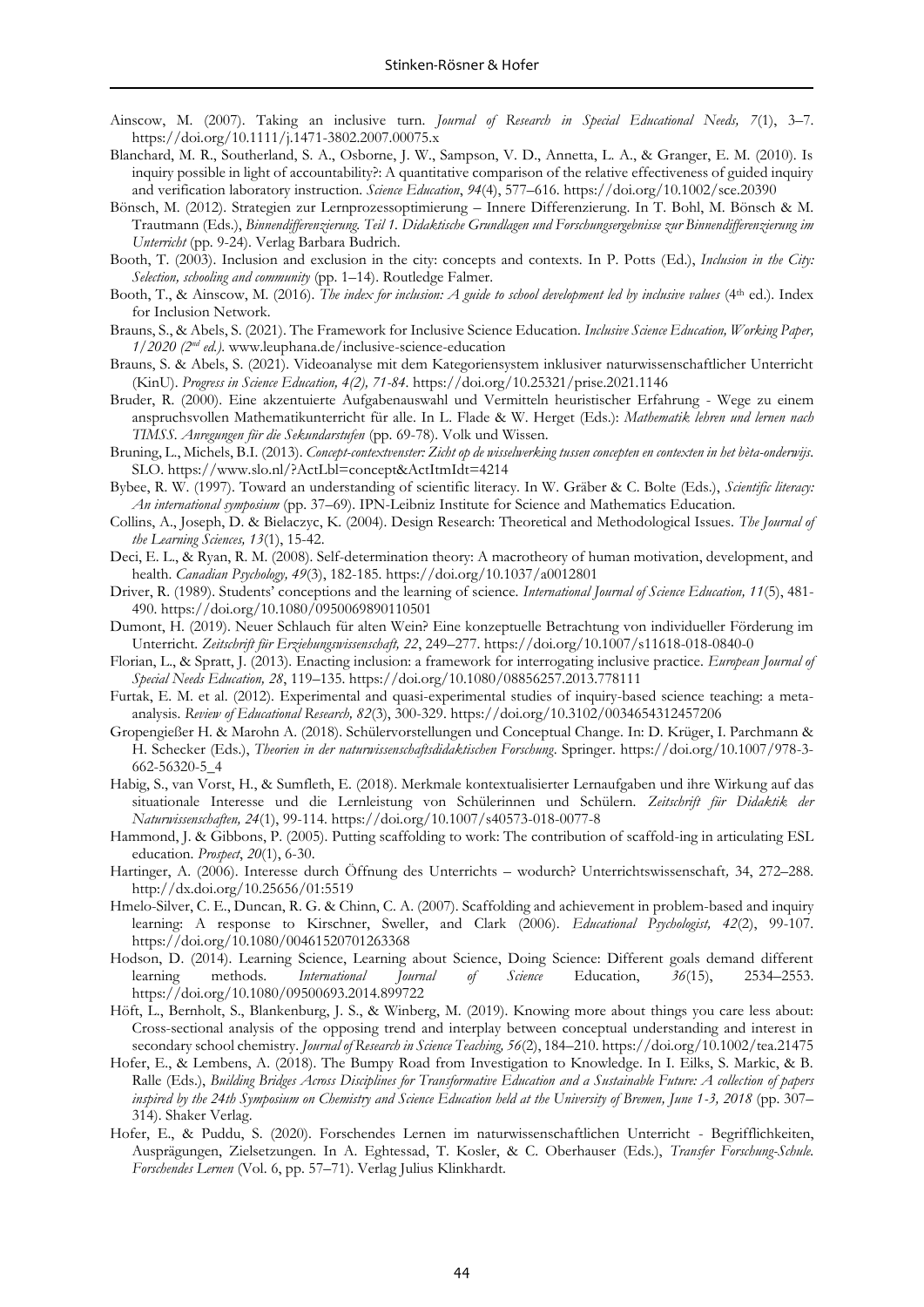- Jansen, M., Lüdtke, O., & Schroeders, U. (2016). Evidence for a positive relation between interest and achievement: Examining between-person and within-person variation in five domains*. Contemporary Educational Psychology, 46*, 116- 127.<https://doi.org/10.1016/j.cedpsych.2016.05.004>
- Jatzwauk, P., Rumann, S. & Sandmann, A. (2008). Der Einfluss des Aufgabeneinsatzes im Biologieunterricht auf die Lernleistungen der Schüler: Ergebnisse einer Videostudie. *Zeitschrift für Didaktik der Naturwissenschaften, 14*, 263-283.
- Jiang, F. & McComas, W. F. (2015). The effects of inquiry teaching on student science achievement and attitudes: Evidence from propensity score analysis of PISA data. *International Journal of Science Education, 37*(3), 554-576. <https://doi.org/10.1080/09500693.2014.1000426>
- Krapp, A. & Prenzel, M. (2011). Research on interest in science: Theories, methods, and findings. *International Journal of Science Education, 33*(1), 27–50.<https://doi.org/10.1080/09500693.2010.518645>
- Kuhn, J., & Müller, A. (2014). Context-based science education by newspaper story problems: A study on motivation and learning effects. *Perspectives in Science, 2*(1–4), 5–21[. https://doi.org/10.1016/j.pisc.2014.06.001](https://doi.org/10.1016/j.pisc.2014.06.001)
- Leisen, J. (2006). Aufgabenkultur im mathematisch-naturwissenschaftlichen Unterricht. *Der Mathematische und Naturwissenschaftliche Unterricht, 59*(5), 260-266.
- Markic, S., & Childs, P. E. (2016). Language and the teaching and learning of chemistry. *Chemistry Education Research and Practice, 17*(3), 434–438[. https://doi.org/10.1039/c6rp90006b](https://doi.org/10.1039/c6rp90006b)
- Mastropieri, M. A., & Scruggs, T. E. (2014). *The inclusive classroom: Strategies for effective differentiated instruction* (5th ed). Pearson.
- Meyer, A., Rose, D. H. & Gordon, D. T. (2013). *Universal Design for Learning. Theory and Practice*. CAST Professional Publishing.
- National Research Council. (1996). *National science education standards*. National Academy Press.
- Nawrath, D., Maiseyenka, V., & Schecker, H. (2011). Experimentelle Kompetenz Ein Modell für die Unterrichtspraxis. *Praxis der Naturwissenschaften – Physik in der Schule, 60*, 42-48.
- OECD. (2019). *PISA 2018 Assessment and Analytical Framework*. OECD Publishing. [https://doi.org/10.1787/b25efab8](https://doi.org/10.1787/b25efab8-en) [en](https://doi.org/10.1787/b25efab8-en)
- Olson, H. F. (1967). *Music, Physics and Engineering*. Dover.
- Parchmann, I., & Bernholt, S. (2016). Aufgaben als Brücken zwischen Lebenswelt und Fachunterricht. In S. Keller & C. Reintjes (Eds.), *Aufgaben als Schlüssel zur Kompetenz. Didaktische Herausforderungen, wissenschaftliche Zugänge und empirische Befunde* (pp 41-51*)*. Waxmann.
- Price, J. F., Johnson, M., & Barnett, M. (2012). Universal Design for Learning in the Science Classroom. In T. E. Hall, A. Meyer, & D. H. Rose (Eds.), *What Works for Special-Needs Learners. Universal design for learning in the classroom: Practical applications* (pp. 55–70). Guilford Publications, Inc.
- Reusser, K. (2013). Aufgaben das Substrat der Lerngelegenheiten im Unterricht. *Profi-L, 3*, 4-6. <https://doi.org/10.5167/uzh-87667>
- Rieck, K. (2011). Kennzeichen guter Aufgaben. In R. Demuth, G. Walther & M. Prenzel (Eds.), *Unterricht entwickeln mit SINUS. 10 Module für den Mathematik- und Sachunterricht in der Grundschul*e (pp. 24-32). Klett Kallmeyer.
- Roberts, D. A., & Bybee, R. W. (2014). Scientific Literacy, Science Literacy, and Science Education. In N. G. Lederman & S. K. Abell (Eds.), *Handbook of Research on Science Education* (pp. 545–558). Routledge.
- RWTH Aachen University. (2021). *phyphox* (1.1.9) [Mobile app][. https://phyphox.org/](https://phyphox.org/)
- Scruggs, T. E., & Mastropieri, M. A. (2007). Science Learning in Special Education: The Case for Constructed Versus Instructed Learning. *Exceptionality, 15*, 57–74.<https://doi.org/10.1080/09362830701294144>
- Stäudel, L. (2007). Guter Unterricht mit guten Aufgaben. Beispiele aus den naturwissenschaftlichen Fächern. *Friedrich Jahresheft*, *2007*, 47-49.
- Stinken-Rösner, L., (2020). Simulations in Science Education Status Quo. *Progress in Science Education, 3*(1), 26–34. <https://doi.org/10.25321/prise.2020.996>
- Stinken-Rösner, L., & Abels, S. (2021). Digitale Medien als Mittler im Spannungsfeld zwischen naturwissenschaftlichem Unterricht und inklusiver Pädagogik. In S. Hundertmark, X. Sun, S. Abels, A. Nehring, R. Schildknecht, V. Seremet, und C. Lindmeier (Eds.), *Naturwissenschaften und Inklusion, 4. Beiheft Sonderpädagogische Förderung heute* (pp. 161–175). Beltz Juventa.
- Stinken-Rösner, L., Rott, L., Hundertmark, S., Baumann, Th., Menthe, J., Hoffmann, Th., Nehring, A. & Abels, S. (2020). Thinking Inclusive Science Education from two Perspectives: inclusive Pedagogy and Science Education. *Research in Subject-Matter Teaching and Learning, 3*, 30–45. <https://doi.org/10.23770/rt1831>

Tepner, O. (2008). *Effektivität von Aufgaben im Chemieunterricht der Sekundarstufe I*. Logos Verlag.

- Thinglink Oy. (2021). *ThingLink* (4.1.5) [Mobile app].<https://thinglink.com/>
- Thonhauser, J. (2008). Warum (neues) Interesse am Thema 'Aufgaben'?. In J. Thonhauser (Ed.), *Aufgaben als Katalysatoren von Lernprozessen* (pp. 13-27). Waxmann.
- UNESCO. (2005). *Guidelines for Inclusion: Ensuring Access to Education for All*. <http://unesdoc.unesco.org/images/0014/001402/140224e.pdf>
- UN General Assembly. (1948). *Universal declaration of human rights* (217 [III] A). [https://www.un.org/en/about](https://www.un.org/en/about-us/universal-declaration-of-human-rights)[us/universal-declaration-of-human-rights](https://www.un.org/en/about-us/universal-declaration-of-human-rights)
- van Vorst, H., Dorschu, A., Fechner, S., Kauertz, A., Krabbe, H., & Sumfleth, E. (2015). Charakterisierung und Strukturierung von Kontexten im naturwissenschaftlichen Unterricht – Vorschlag einer theoretischen Modellierung. *Zeitschrift für Didaktik der Naturwissenschaften, 21*, 29-39.